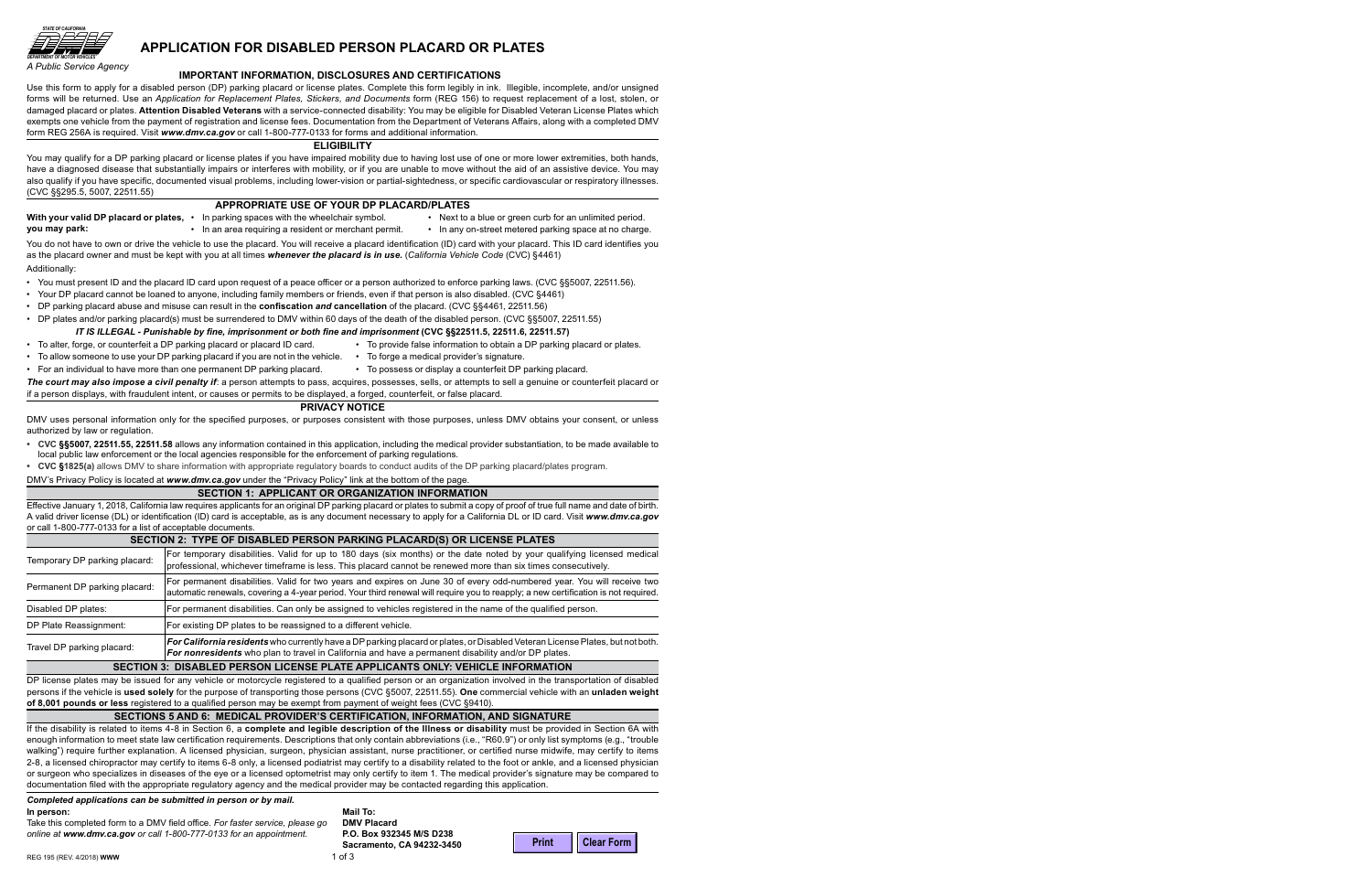

*A Public Service Agency*

# **APPLICATION FOR DISABLED PERSON PLACARD OR PLATES**

**Please read all the information on page one before completing this form**. Only original signatures will be accepted, no photocopies or faxes. Any alterations, crossovers, or whiteouts (including changes with initials) will void this form. All original disabled person (DP) parking placard and license plate applicants must provide acceptable proof of true full name and birth date. Complete this form legibly in ink; incomplete forms will be returned.

| TRUE FULL NAME (LAST, FIRST, MIDDLE OR ORGANIZATION NAME)                                                                                                                                                                                                                                                                                                                                                                                                                                                                             |                                                                                     | DATE OF BIRTH (FOR INDIVIDUALS ONLY) |                          |                                                      |  |  |
|---------------------------------------------------------------------------------------------------------------------------------------------------------------------------------------------------------------------------------------------------------------------------------------------------------------------------------------------------------------------------------------------------------------------------------------------------------------------------------------------------------------------------------------|-------------------------------------------------------------------------------------|--------------------------------------|--------------------------|------------------------------------------------------|--|--|
|                                                                                                                                                                                                                                                                                                                                                                                                                                                                                                                                       |                                                                                     | Month                                | Day                      | Year                                                 |  |  |
| PHYSICAL ADDRESS (INCLUDE ST., AVE., RD., CT., ETC.)                                                                                                                                                                                                                                                                                                                                                                                                                                                                                  | APT./SPACE/STE.#                                                                    |                                      |                          | DRIVER LICENSE/ID CARD NUMBER (FOR INDIVIDUALS ONLY) |  |  |
| <b>CITY</b>                                                                                                                                                                                                                                                                                                                                                                                                                                                                                                                           | COUNTY                                                                              |                                      | <b>STATE</b>             | ZIP CODE                                             |  |  |
| MAILING ADDRESS (IF DIFFERENT FROM PHYSICAL ADDRESS ABOVE)                                                                                                                                                                                                                                                                                                                                                                                                                                                                            | APT./SPACE/STE.#                                                                    |                                      | DAYTIME TELEPHONE NUMBER |                                                      |  |  |
| <b>CITY</b>                                                                                                                                                                                                                                                                                                                                                                                                                                                                                                                           | <b>COUNTY</b>                                                                       |                                      | <b>STATE</b>             | ZIP CODE                                             |  |  |
| <b>Permanent DP Parking Placard (No Fee)</b>                                                                                                                                                                                                                                                                                                                                                                                                                                                                                          | Disabled Person License Plates (No Fee), see Section 3.                             |                                      |                          |                                                      |  |  |
| Temporary DP Parking Placard (\$6.00 Fee)                                                                                                                                                                                                                                                                                                                                                                                                                                                                                             | Can only be assigned to vehicles registered in the name of the<br>qualified person. |                                      |                          |                                                      |  |  |
| Must already have a DP Parking Placard, Disabled Veteran<br>License Plates, or DP License Plates.                                                                                                                                                                                                                                                                                                                                                                                                                                     | Disabled Person License Plate Reassignment, see Section 3                           |                                      |                          |                                                      |  |  |
|                                                                                                                                                                                                                                                                                                                                                                                                                                                                                                                                       |                                                                                     |                                      |                          |                                                      |  |  |
|                                                                                                                                                                                                                                                                                                                                                                                                                                                                                                                                       |                                                                                     |                                      |                          |                                                      |  |  |
| SECTION 2 - TYPE OF DISABLED PERSON PARKING PLACARD(S) OR LICENSE PLATES (Check all that apply.)<br>$\Box$ Travel Parking DP Placard (No Fee)<br>Have you ever been issued a DP License Plate, Disabled Veteran License Plate, or a Permanent DP parking placard in<br>California? $\Box$ Yes $\Box$ No<br>cancelled by DMV or is no longer on record, or four replacement permanent DP placards have been issued during the 2-year renewal period.<br>SECTION 3 - DISABLED PERSON LICENSE PLATE APPLICANTS ONLY: VEHICLE INFORMATION |                                                                                     |                                      |                          |                                                      |  |  |

#### *For organizations – the plated vehicle is used exclusively for transporting disabled persons.*

**Commercial Vehicles – Weight Fee Exemption.** I am requesting an exemption from weight fees for the vehicle described above. It weighs less than 8,001 pounds unladen. I understand that this exemption may be used for ONE commercial vehicle only and I do not have this exemption for any other vehicles I own.  $\Box$  Yes  $\Box$  No

# **SECTION 4 — APPLICANT OR ORGANIZATION REPRESENTATIVE'S CERTIFICATION AND SIGNATURE**

*I certify that I have read the "Important Information, Disclosures, and Certifications" on page one and I fully understand and take responsibility for the use of the Disabled Person Parking Placard and/or License Plates that are issued to me. I also certify that I am a disabled person per California Vehicle Code (CVC) §295.5 or that I am an authorized representative of the organization involved in the transportation of disabled persons and the vehicle is used for the purpose of transporting those persons per CVC §§5007(a)(3), 22511.55(a)(4). I certify (or declare) under penalty of perjury under the laws of the State of California that the foregoing is true and correct.*

| SIGNATURE OF APPLICANT OR ORGANIZATION AUTHORIZED REPRESENTATIVE<br>X |                          |                                 | DATE     |  |  |  |
|-----------------------------------------------------------------------|--------------------------|---------------------------------|----------|--|--|--|
| SECTION 5 - AUTHORIZED MEDICAL PROVIDER'S INFORMATION                 |                          |                                 |          |  |  |  |
| MEDICAL PROVIDER'S NAME (LAST, FIRST, MIDDLE)                         |                          | <b>IMEDICAL LICENSE NUMBER</b>  |          |  |  |  |
| MEDICAL PROVIDER'S ADDRESS (INCLUDE ST. AVE, RD., CT, ETC.)           | <b>ROOM/SUITE NUMBER</b> | <b>DAYTIME TELEPHONE NUMBER</b> |          |  |  |  |
| <b>CITY</b>                                                           | <b>COUNTY</b>            | <b>STATE</b>                    | ZIP CODE |  |  |  |

## *IMPORTANT: CONTINUE TO NEXT PAGE*  **YOUR APPLICATION CANNOT BE PROCESSED WITHOUT PAGES TWO AND THREE**